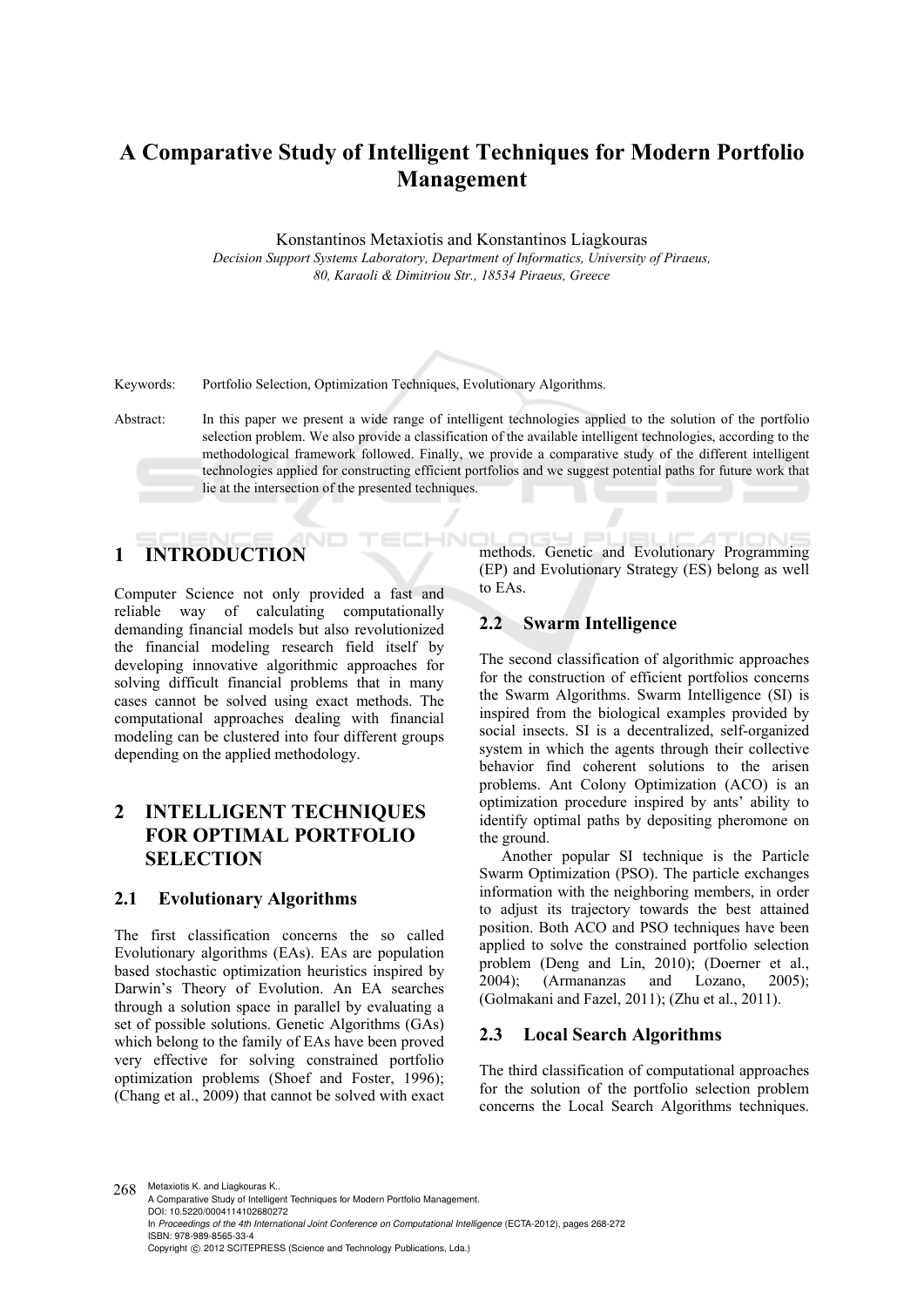These algorithms try to improve an initial solution by applying iteration in order to create the neighborhood of the current solution. Then the best solution of the neighborhood is selected for the next iteration. The process continues until a solution considered optimum is found.

Simulated Annealing (SA) is a well known local search technique developed to deal with highly nonlinear problems. SA techniques have been applied extensively for the solution of the portfolio selection problem (Chang et al., 2000); (Crama and Schyns, 2003); (Maringer and Kellerer, 2003); (Ehrgott et al., 2004); (Armananzas and Lozano, 2005). Hill Climbing and Tabu Search (TS) are as well known local search techniques applied to the portfolio optimization problem.

## **2.4 Multiobjective Evolutionary Algorithms**

Finally the last classification of computational approaches for the solution of the portfolio selection problem concerns the Multiobjective Evolutionary Algorithms (MOEAs). Multiobjective optimization (MO) is the problem of maximizing / minimizing a set of conflicting objective functions subject to a set of constraints. In MO there is not a single solution that maximizes / minimizes each objective to its fullest. This happens because the various objective functions in the problem are usually in conflict with each other. Therefore, the objective in MO is to find the Pareto front of efficient solutions that provide a tradeoff between the various objectives. MOEAs can be useful in the solution of complex problems for which no efficient deterministic algorithm exists (Metaxiotis and Liagkouras, 2012). In finance there are several NP-hard problems for which the use of a heuristic is clearly justified (Schlottmann and Seese, 2004). Portfolio Selection belongs to this category of problems, because of the simultaneous optimization of several conflicting objectives subject to a set of constraints imposed to the problem.

# **3 COMPARATIVE STUDY OF INTELLIGENT TECHNIQUES APPLIED FOR EFFICIENT PORTFOLIO CONSTRUCTION**

Below the table displays the most popular intelligent techniques among the authors in the portfolio selection research field. According to the table the most popular artificial intelligence technique among

the authors in the field of portfolio selection is the MOEAs with 33% of the total publications. EAs come second with 29%. On the other hand, Local Search Algorithms (LSAs) techniques are less popular among the authors in the field as they count for the 15% of all publications in the field.

Table 1: Artificial intelligence techniques for the solution of the Portfolio Selection problem.

| Multiobjective Evolutionary Algorithms | 33% |
|----------------------------------------|-----|
| Evolutionary Algorithms                | 29% |
| Local Search Algorithms                | 15% |
| Swarm Intelligence                     | 23% |
|                                        |     |

# **3.1 Theoretical Comparison of Artificial Intelligence Techniques**

Below we compare four well known intelligent techniques that belong correspondently to the fields of EAs, SI, LSAs and MOEAs.

Specifically the representatives of the four fields are the following: GAs, PSO, SA and Nondominated Sorting Genetic Algorithms II (NSGA-II). The four aforementioned techniques are evaluated with regard to their ability to solve efficiently portfolio selection problems. The Table below highlights the main features of the examined techniques.

Table 2: Comparison of artificial intelligence techniques.



As the graph above reveals the GAs and PSO share more in common compared to SA. We notice that GA has a population of alternative solutions (chromosomes) while SA has only one individual (the current solution). Additionally, there are differences in terminology between the two intelligent techniques that reflect the different approaches for finding the optimal solution to the problem. For instance in GA are used the terms: chromosomes or individuals, fitness evaluation,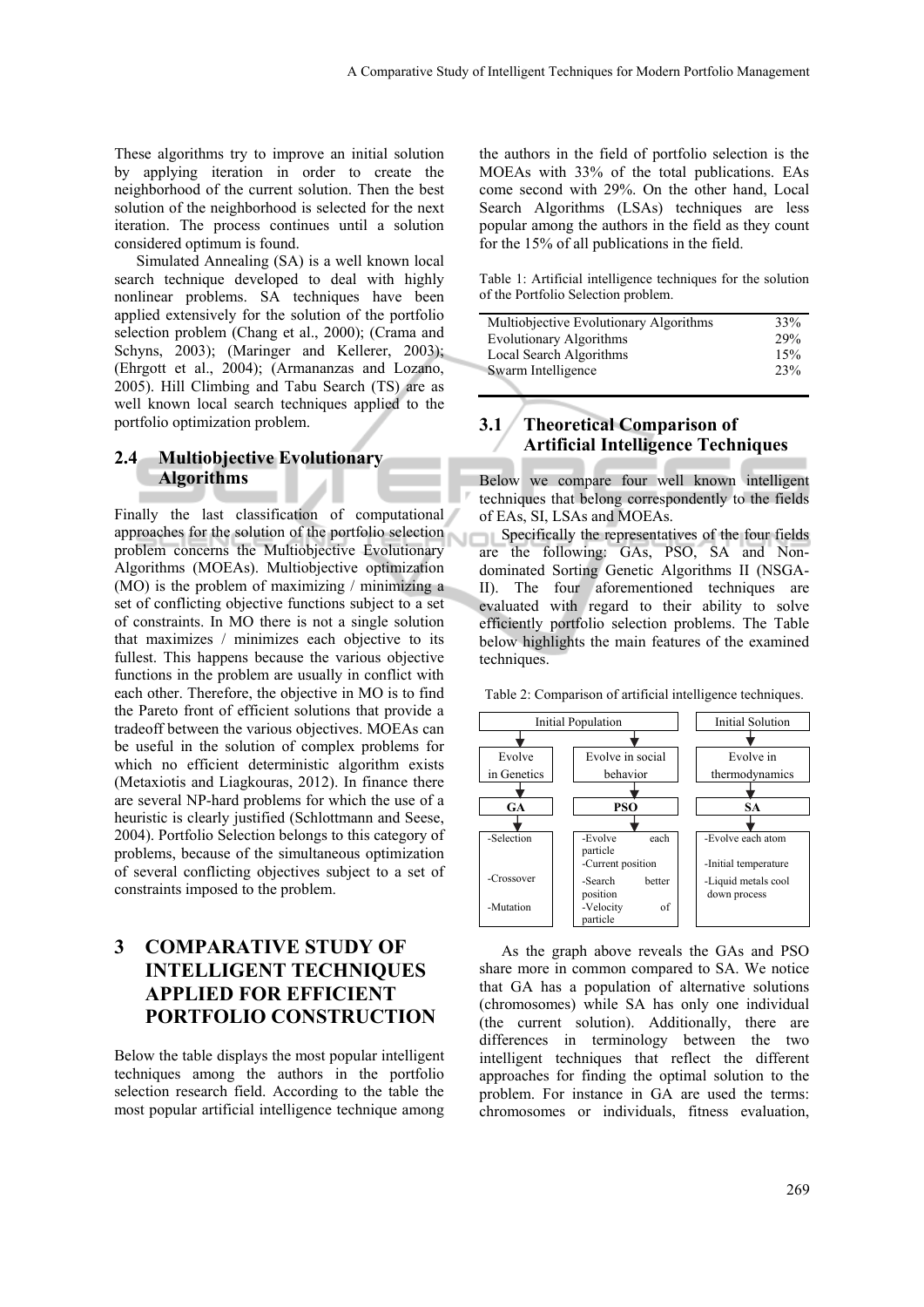selection, crossover and mutation. On the other hand in SA the dominant terminology is: temperature, costs, neighbourhood, and moves.

If we want to find common ground between the two optimization techniques we would say that SA can be considered a GA where the population size is one. Since there is only one solution in the population (the current solution) there is no crossover but only mutation.

This is the key difference between GA and SA. GA can create new solutions by combining existing solutions (crossover), whereas SA creates a new solution by modifying the current solution with a local move. Which intelligent technique is better able to find optimal solutions depends mainly on the problem and representation used. Additionally, we should highlight that both GA and SA techniques share the assumption that good solutions are more probable to be found near already known good solutions rather than randomly selecting from the whole selection space.

Table 3: Genetic algorithms vs simulated annealing.

**IN** 

| <b>Genetic Algorithms</b> | <b>Simulated Annealing</b>         |
|---------------------------|------------------------------------|
| chromosomes               | one individual - current solution  |
| fitness evaluation        | calculate the energy of the system |
| Selection                 | neighbourhood                      |
| Crossover                 | modify current solution            |
| mutation                  | local move                         |

Finally, it is clear that the performance of a GA is seriously affected by the relative weights of mutation and crossover respectively. For instance if mutation defined to be the principal way for creating new solutions then the GA tend to follow the way it function a SA, as the solutions are being at large independently improved.



Figure 1: Both GA and SA techniques share the assumption that good solutions are more probable to be found near already known good solutions.

### **3.1.1 Comparison of PSO with GAs**

PSO and GAs on the other hand share many similarities. First of all, both techniques start with a population of random solutions and search for the

optimal solution by updating generations. However, a striking difference between the two techniques is that PSO does not have evolution processes such as mutation and crossover. Instead in PSO the potential solutions (particle) moves through the search space by following the current best particles.

Table 4: GA vs PSO.

| <b>PSO</b>                                                                                  |
|---------------------------------------------------------------------------------------------|
| population of solutions - particles                                                         |
| evaluate fitness of each particle                                                           |
| update particle's velocity and position                                                     |
| based on the best objective value found so<br>far by the particle and the entire population |
|                                                                                             |

Analytically, in PSO the particles are randomly initialised and freely move through the search space. During movement each particle updates its own velocity and position based on the best objective value found so far by the particle and the entire population respectively. The updating policy drives the particle to move towards the region of the higher objective function. Finally, all particle gather around the position with the highest objective function.



Figure 2: In PSO the updating policy drives the particles to move towards the region of the higher objective function.

#### **3.1.2 Comparison of TS with GAs**

TS uses a local search procedure to move from a current solution to a neighbor solution, until a stopping criterion has been satisfied. The search process starts with an initial solution and moves from neighbor to neighbor as long as possible while improving the objective function value.

Table 5: GA vs TS.

| <b>GA</b>          | <b>Tabu Search</b>                                                              |
|--------------------|---------------------------------------------------------------------------------|
| chromosomes        | current solution                                                                |
| fitness evaluation | best known solution                                                             |
| Selection          | objective function value                                                        |
| Crossover          | neighbourhood of current solution                                               |
| Mutation           | Subset of the neighbourhood of current<br>solution - Allowed by the aspiration. |
|                    | Tabu list                                                                       |

TS allows hill climbing to overcome local optima. A key property of tabu search is to pursue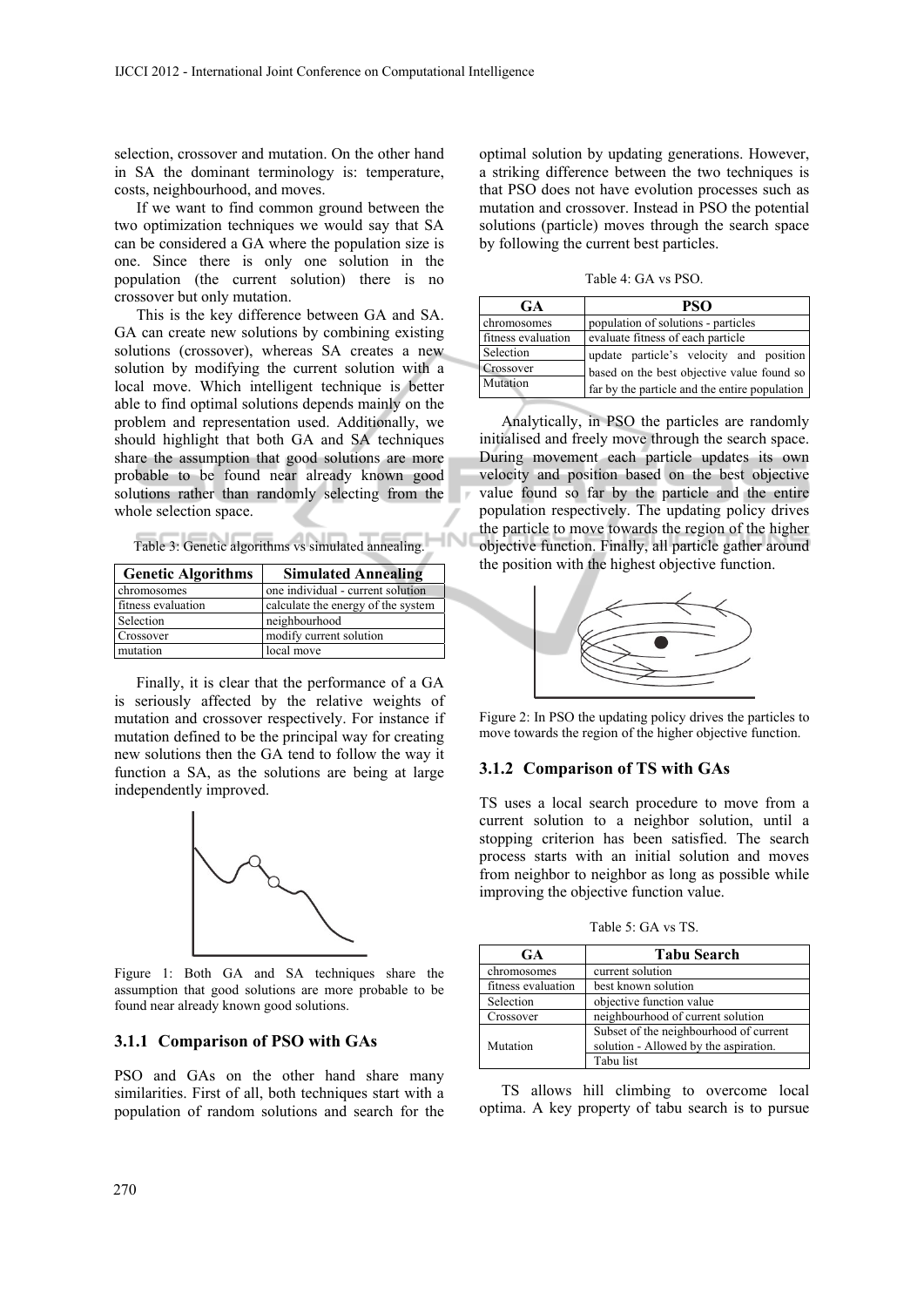the search whenever a local optimum is encountered by allowing non improving moves. Additionally, the use of memory (tabu list) prevents the cycling back to previously visited positions.

#### **3.1.3 Comparison of NSGA-II with GAs**

NSGA-II is a popular non-domination based genetic algorithm for MO. The algorithm creates a population of initial solutions. After the initialization of the population, the population is sorted based on non domination into each front. The first front consisted by the non-dominated set in the current population. The second front is only dominated by individuals of the first front, and so on.



Figure 3: NSGA-II, population is sorted based on non domination into each front.

Each individual in each front is assigned a rank value based on the front in which it belongs to. Thus, individuals in the first front are assigned fitness value of 1, and individuals in the second front are given a value of 2 and so on.

Additionally a parameter called crowding distance is calculated for each individual. Crowding distance measures how close an individual is to its neighbours. The greater the average crowding distance the better, as indicates better population diversity. Parents are selected from the population, by using binary tournament selection based on the rank and the crowding distance. The selected population generates offsprings from crossover and mutation operators.

| <b>GA</b>   | NSGA-II                                      |
|-------------|----------------------------------------------|
| chromosomes | population of solutions                      |
| fitness     | population is sorted based on non domination |
| evaluation  | into fronts                                  |
| Selection   | crowding distance is calculated for each     |
|             | individual                                   |
| Crossover   | Parents are selected                         |
| Mutation    | Offsprings generated from crossover and      |
|             | mutation operators                           |
|             | Population sorted again based on non-        |
|             | domination                                   |

Table 6: GA vs NSGA-II.

The population including now the initial

population and the offsprings is sorted again based on non-domination and only the N individuals are selected. The selection is based as before on rank and crowding distance on the last front. NSGA-II technique has been applied extensively for the solution of the constrained portfolio selection problem (Deb et al., 2002); (Lin and Wang, 2002); (Anagnostopoulos and Mamanis, 2009); (Deb et al., 2011).

# **4 CONCLUSIONS**

In it only since 1990s that artificial intelligence techniques have been applied to the constrained portfolio optimization problem. Yet in that short space of time, they have had remarkable success in this particular research field. Given the initial success we can reasonably expect in the future a growing number of powerful artificial intelligence techniques applied to the solution of the constrained portfolio optimization problem.

# **REFERENCES**

- Anagnostopoulos K. and Mamanis G., (2009) *Multiobjective evolutionary algorithms for complex portfolio optimization problems*, Springer – Verlag 2009
- Chang, T. J., Meade, N., Beasley, J. E. and Sharaiha, Y. M., (2000). "Heuristics for cardinality constrained portfolio optimisation", *Computers and Operations Research* , 27, (2000), 1271-1302.
- Chang, T. J., Yang S. C. & Chang K. J., (2009). Portfolio optimization problems in different risk measures using genetic algorithm, *Expert Systems with applications*, 36 (2009): 10529-10537.
- Crama, Y. & Schyns, M., (2003). Simulated annealing for complex portfolio selection problems, *European Journal of Operational Research* 150: 546-571.
- Deb K., Pratab A., Agarwal S., and Meyarivan T., (2002). "A fast and elitist multiobjective genetic algorithm: NSGA-II," *IEEE Trans. Evol. Comput.,* vol. 6, pp. 182–197, Apr. 2002.
- Deb, K., Steuer, R.E., Tewari, R. & Tewari, R., (2011). Bi-objective portfolio optimization using a customized hybrid NSGA-II procedure, R. H. C. Tekahashi et al. (Eds.): *EMO 2011, LNCS* 6576, pp. 358-373, Springer-Verlag Berlin Heidelberg 2011.
- Deng, G. F. & Lin W. T., (2010). Ant colony optimization for Markowitz mean-variance portfolio model, B.K. Panigrahi et al. (Eds): *SEMCCO 2010, LNCS* 6466, pp.238-245, Springer – Verlag Berlin Heidelberg 2010.
- Doerner K., Gutjahr W., Hartl R., Strauss C., Stummer C.,